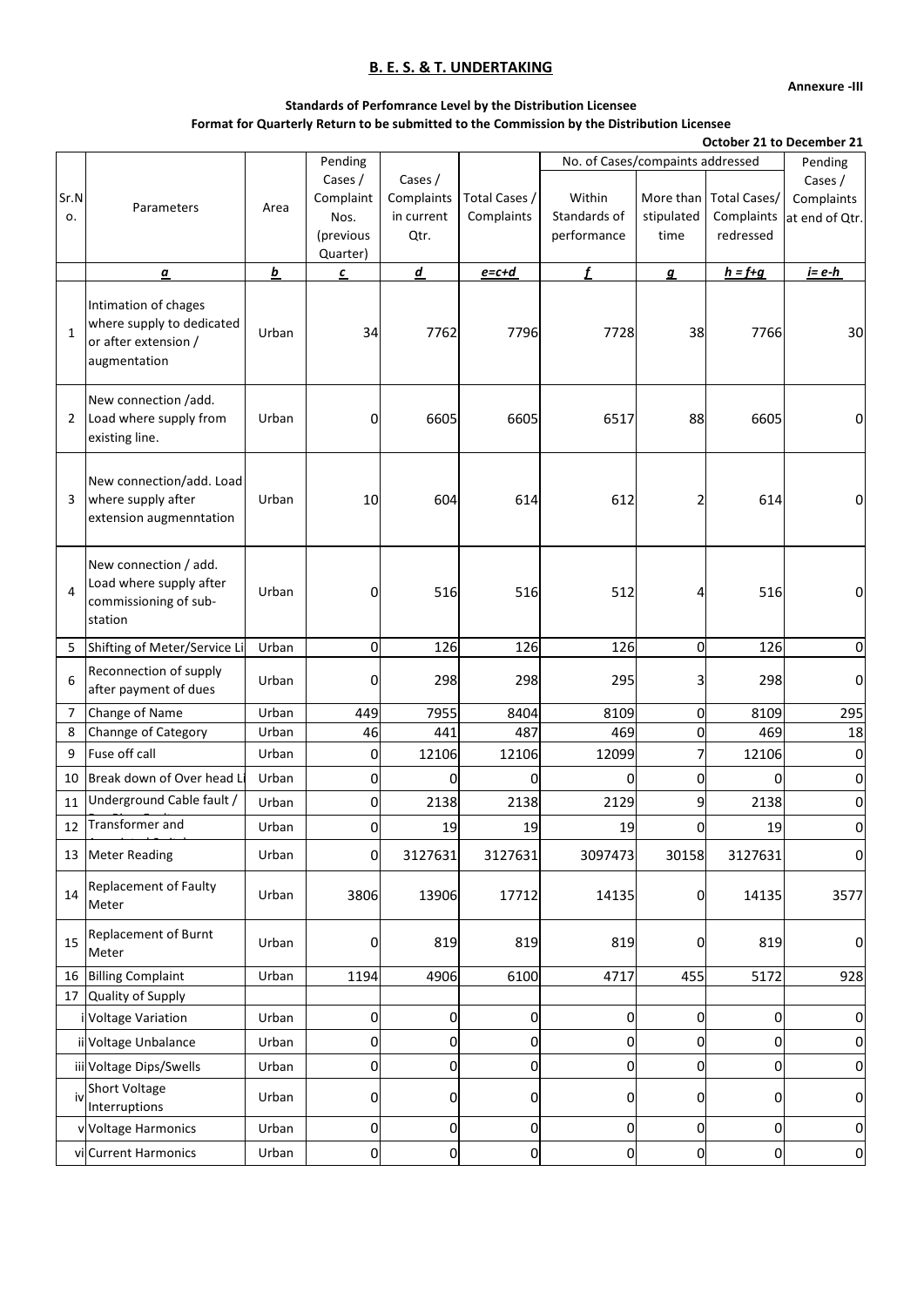**Annexure -IV**

### **Standards of Perfomrance Level by the Distribution Licensee Format for Quarterly Return to be submitted to the Commission by the Distribution Licensee**

## **Report of indivisual Complaints where Compensation has been Paid**

|         |               |                                                                                                                                                  |                   |                                    |                        |                                      |                            | October 21 to December 2021                       |
|---------|---------------|--------------------------------------------------------------------------------------------------------------------------------------------------|-------------------|------------------------------------|------------------------|--------------------------------------|----------------------------|---------------------------------------------------|
| Sr. No. | Complaint No. | Date of Filing<br>Complaint/<br>automatic<br>Compensations                                                                                       | Consumer No.      | Name and<br>address of<br>Consumer | Nature of<br>complaint | Referne<br>Standard of<br>Perfomance | Amount of<br>Compensations | Dat of payment of<br>Compensation<br>(DD/MM/YYYY0 |
| (1)     | (2)           | (3)                                                                                                                                              | $\left( 4\right)$ | (5)                                | (6)                    | (7)                                  | (8)                        | (9)                                               |
|         |               |                                                                                                                                                  |                   |                                    | <b>NIL</b>             |                                      |                            |                                                   |
|         |               | Itlate. The concept chall he means and an extreme of item formulable the commences in moth formed a headquarter of Chamberlands of Declesians of |                   |                                    |                        |                                      |                            |                                                   |

lote- The report shall be prepared as per category of item for which the compensation is paid for non-observance of Standrds of Performane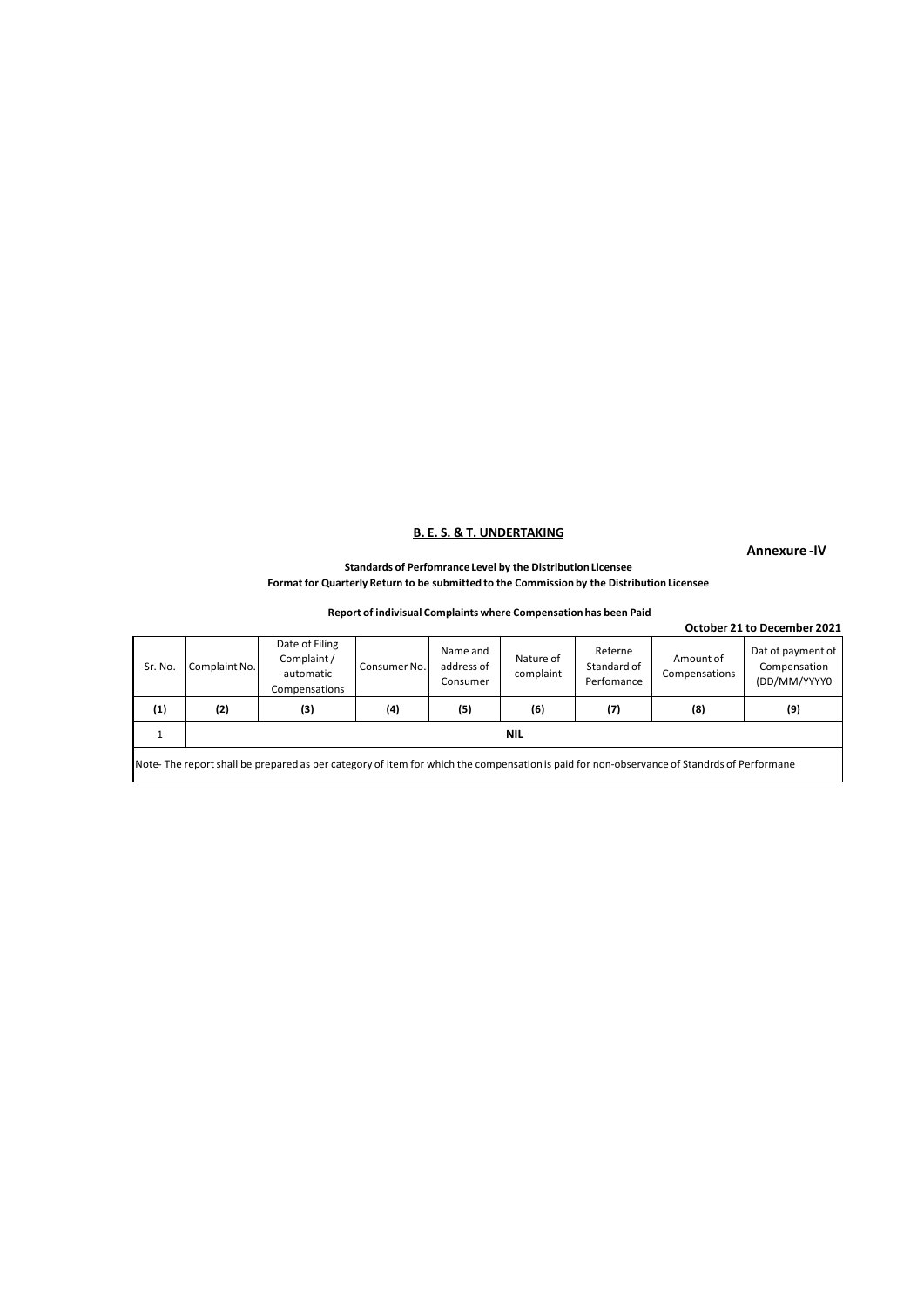**Annexure -V**

## **Standards of Perfomrance Level by the Distribution Licensee Format for Quarterly Return to be submitted to the Commission by the Distribution Licensee**

|         |                                      |                                   |                                                       |                                                           |                                      |                                             | October 21 to December 21                            |
|---------|--------------------------------------|-----------------------------------|-------------------------------------------------------|-----------------------------------------------------------|--------------------------------------|---------------------------------------------|------------------------------------------------------|
| Sr. No. | Name of<br>Distributin<br>Licensee   | Reference to<br>Overall Standards | Faulty Meters at<br>start of the<br>Quarter<br>(Nos.) | <b>Faulty Meters</b><br>added during<br>Quarter<br>(Nos.) | <b>Total Faulty</b><br>Meters (Nos.) | Meters<br>rectified /<br>replaced<br>(Nos.) | Faulty meters<br>pending at end<br>of Quarter (Nos.) |
| (1)     | (2)                                  | (3)                               | (4)                                                   | (5)                                                       | (6)                                  | (7)                                         | (8)                                                  |
|         | <b>BEST</b><br>Undertaking<br>Mumbai |                                   | 3806                                                  | 13906                                                     | 17712                                | 14135                                       | 3577                                                 |